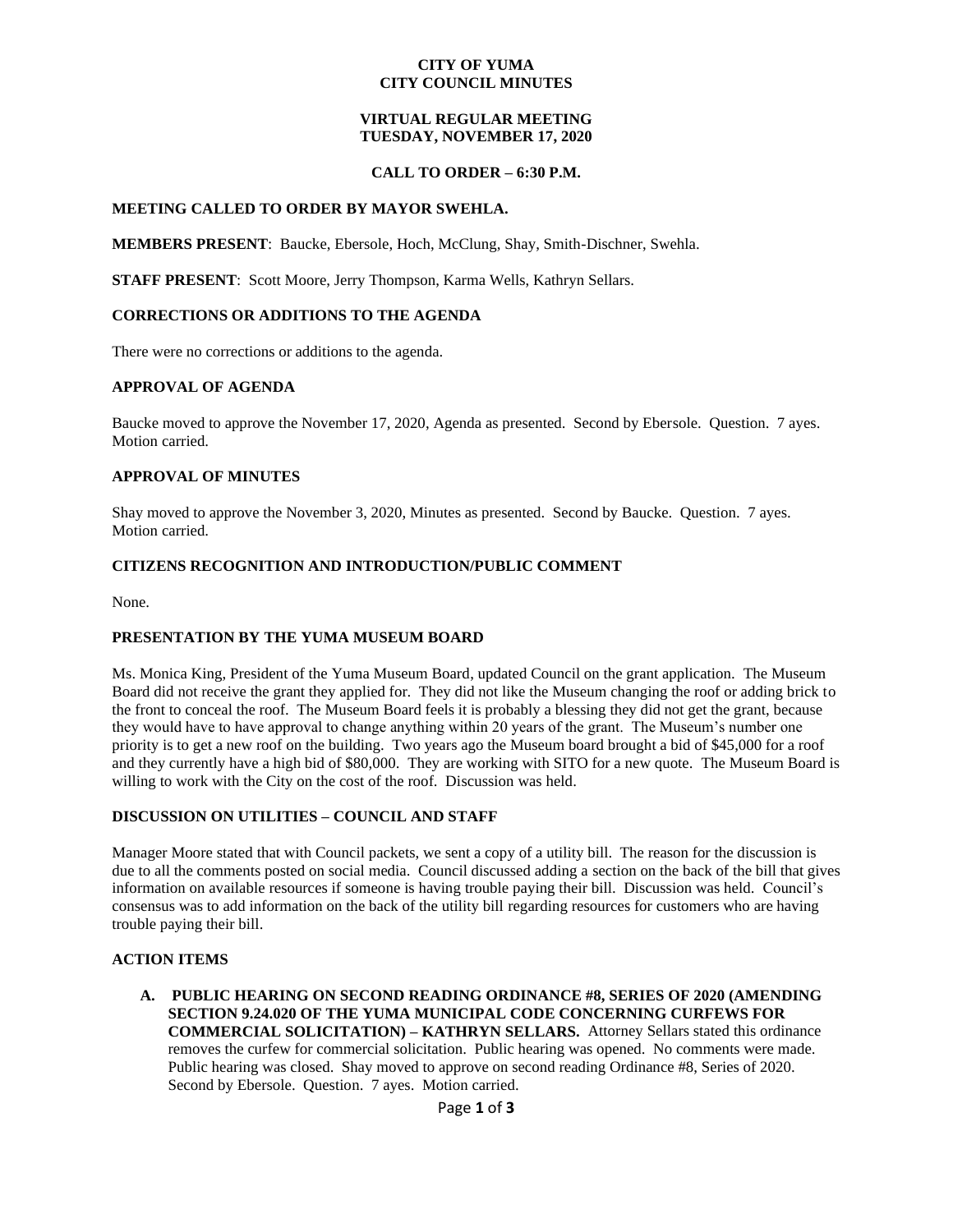- **B. PUBLIC HEARING ON SECOND READING ORDINANCE #9, SERIES OF 2020 (AMENDING SECTION 9.28.050 OF THE YUMA MUNICIPAL CODE CONCERNING THE AGE FOR OBTAINING, USING, POSSESSING, OR PURCHASING TOBACCO PRODUCTS) – KATHRYN SELLARS.** Attorney Sellars stated the state raised the age for obtaining tobacco products, therefore we need to change our code to match the state. Public hearing was opened. No comments were made. Public hearing was closed. Ebersole moved to approve on second reading Ordinance #9, Series of 2020. Second by Smith-Dischner. Question. 7 ayes. Motion carried.
- **C. PUBLIC HEARING ON SECOND READING ORDINANCE #10, SERIES OF 2020 (AMENDING SECTION 13.30.010 OF THE YUMA MUNICIPAL CODE AND REMOVING AMBULANCE SERVICES FROM THE CITY-OWNED ENTERPRISE – SCOTT MOORE.** Clerk/Treasurer Wells stated this ordinance moved the Ambulance Department to the General Fund. Also, the auditors recommended transferring all funds to the General Fund on 12/31/20 rather than 1/1/21, therefore the ordinance was amended to make the change. Public hearing was opened. No comments were made. Public hearing was closed. Shay moved to approve on second reading Ordinance #10, Series of 2020 as amended. Second by Ebersole. Question. 7 ayes. Motion carried.
- **D. FIRST READING ORDINANCE #11, SERIES OF 2020 (APPROPRIATE SUMS OF MONEY AND ADOPT THE 2021 BUDGET) – KARMA WELLS.** Clerk/Treasurer Wells introduced the ordinance and reviewed some final changes to the 2021 Budget. McClung moved to approve on first reading Ordinance #11, Series of 2020. Second by Shay. Question. 7 ayes. Motion carried.
- **E. FIRST READING ORDINANCE #12, SERIES OF 2020 (SET MILL LEVY) – KARMA WELLS.**  Clerk/Treasurer Wells introduced the ordinance and reviewed the mill levy and assessed valuation with Council. Baucke moved to approve on first reading Ordinance #12, Series of 2020. Second by Smith-Dischner. Question. 7 ayes. Motion carried.
- **F. FIRST READING ORDINANCE #13, SERIES OF 2020 (AMEND THE 2020 BUDGET) – KARMA WELLS.** Clerk/Treasurer Wells introduced the ordinance amending the Ambulance Fund budget to account for moving it to the General Fund. Shay moved to approve on first reading Ordinance #13, Series of 2020. Second by Ebersole. Question. 7 ayes. Motion carried.
- **G. APPROVAL OF BILLS – KARMA WELLS.** Clerk/Treasurer Wells provided Council with an additional list of bills. Ebersole moved to approve the bills. Second by Shay. Question. 7 ayes. Motion carried.
- **H. PURCHASES IN EXCESS OF \$5,000 – SCOTT MOORE.** Clerk/Treasurer Wells stated the Ambulance Department would like to purchase additional PPE. These items should be able to be covered with the DOLA CARES Act Grant that was received. It was requested to approve not over \$34,000 to purchase the items in case there is some shipping added to the items. Smith-Dischner moved to approve the purchases up to \$34,000. Second by Ebersole. Question. 7 ayes. Motion carried.

# **ADDITIONAL BUSINESS**

None.

# **REPORTS**

# **CITY MANAGER, SCOTT MOORE**

Manager Moore stated he will be home until December 3.

# **CITY CLERK/TREASURER, KARMA WELLS**

Clerk/Treasurer Wells provided Council with the sales tax report.